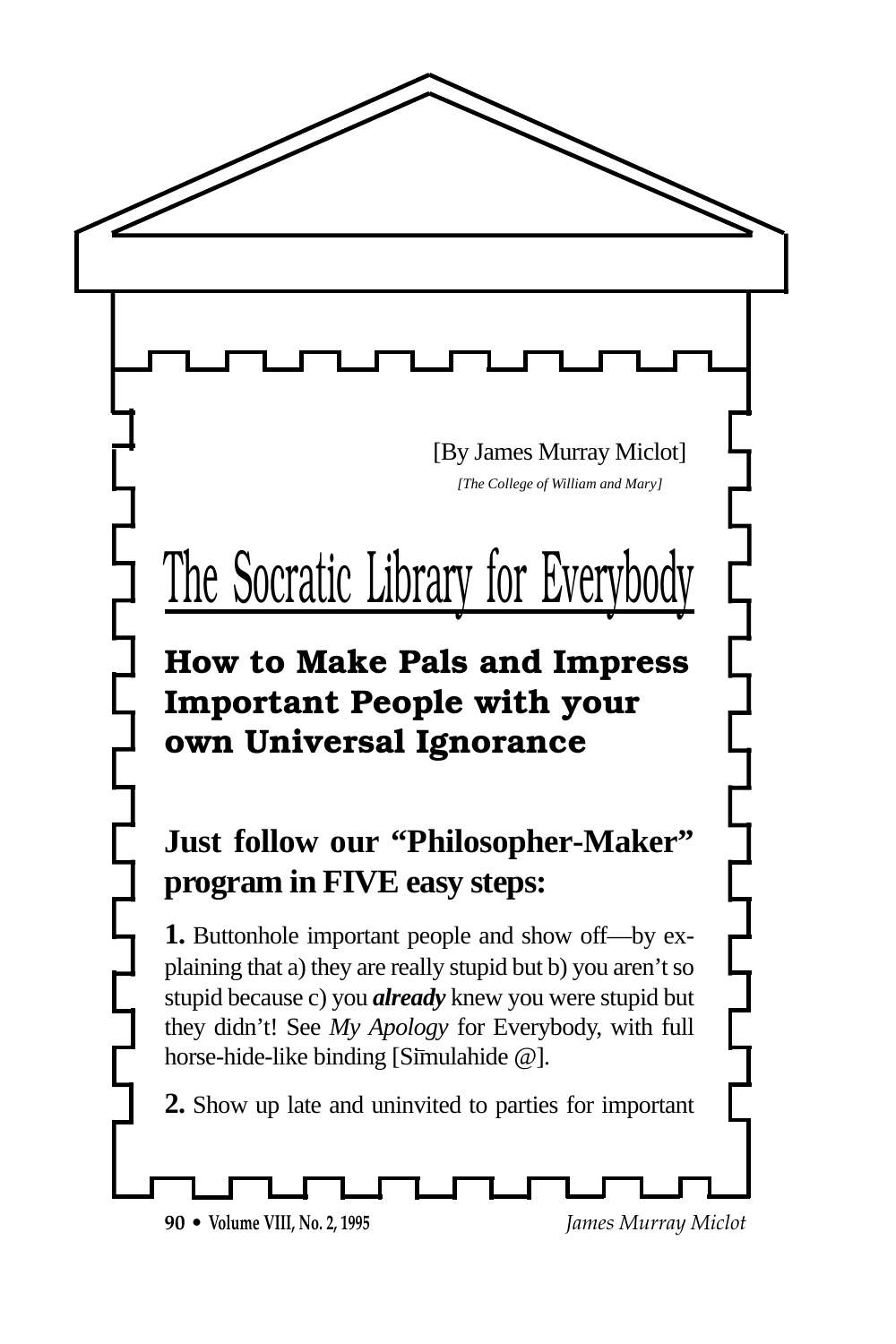people. Taunt some of the guests, especially the tough-guy types. When they are just about ready to beat you up, it's time to impress them with a real zinger: "If you try and beat me up, guess what, I won't do anything about it! *So there, fool!*"

You can't afford to miss Everybody's *Gorgias*, in a new edition with genuine red-gold piping. **GREAT** Book! Do you know that they actually *killed* a guy for making up this technique? Wow-wee, it's just that powerful.

Practice the passages on how to be so snotty and rude that somebody will be rude right back to you: That's your *big* opportunity! Now you can show that this somebody is definitely being low-class and rotten. By holding up your own lofty principles against this backdrop of vulgarity and violence, see how shrewdly you have wrenched the admiration of everybody? You'll need more than one hand to count the kinds of pals, and the many lasting impressions, made by using this technique. What a gorgeous addition to your already great works.

**3.** Learn how to talk important young people out of going to law school—all behind their parents' backs! The young people are sure to thank you for this some day, but then they won't be important enough for you to bother impressing anymore. So, snuggle up with Everybody's *Republic*: 1

<sup>1</sup> Interpretive Note: Socrates understands himself perfectly here as always, but in a profoundly ironical way. Hidden between the lines is a secret message that mere mortals could never hope to understand, except for our Everybody editor, Professor Jean-Jacques Plato. Now he has given the ancient secret a modern and easily available bent—so that you too can join with the geniuses. Speak like the elite in bureaucratic tongues: great for insulation, mutual reinforcement, and scapegoating. Learn how to use goody-goody campaigns to preclude all criticism. And, finally, learn **THE SECRET**: Eunuchs Rule! Everybody else is a superstitious sap-sucker, but don't let THE SECRET out or the jig is up.

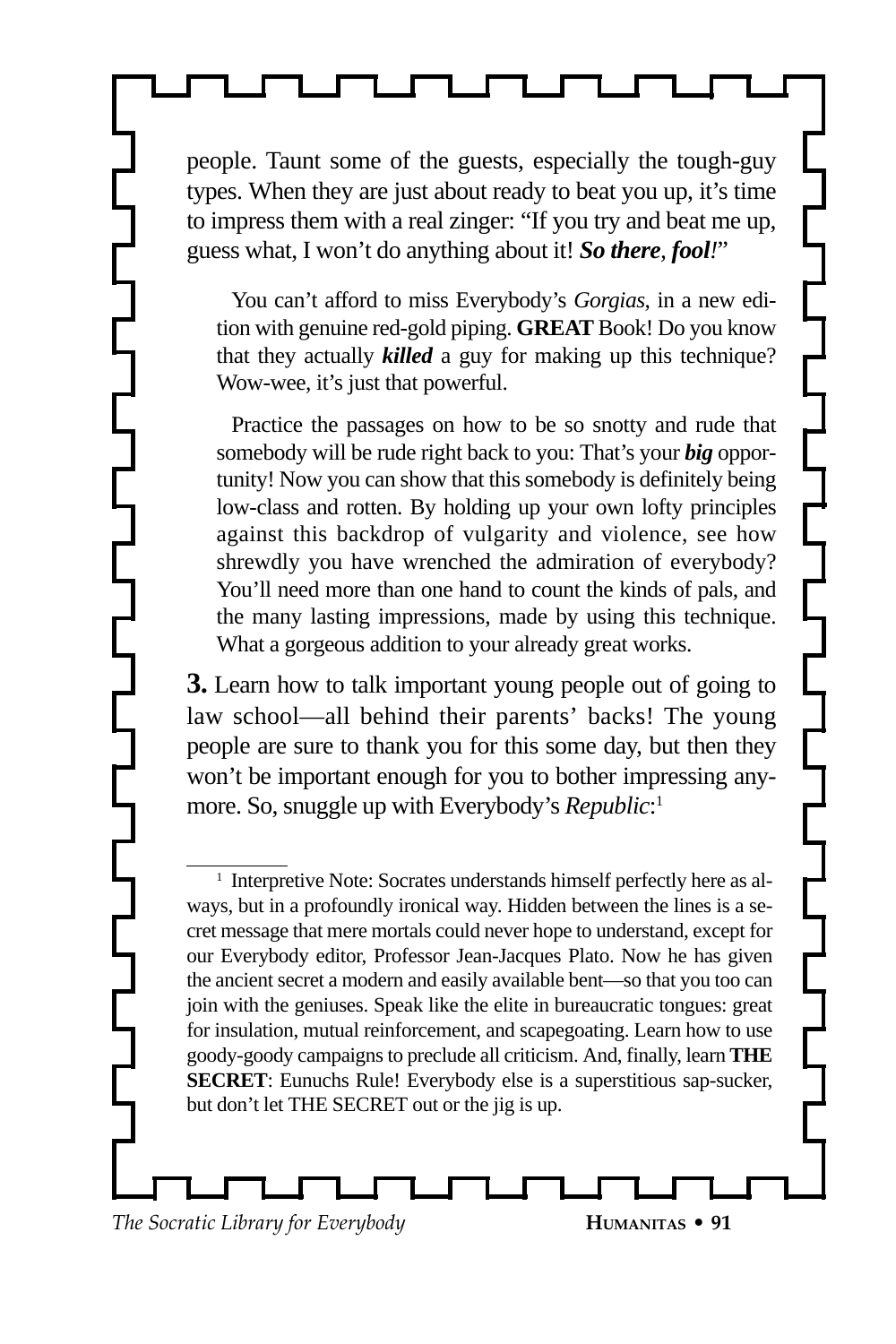Once you learn to read between the lines *exactly*, you'll soon see that Old Socrates is deeply committed to global democracy, and an incredible jokester at that, what with his "aristocratic virtue" and all that. Hilarious stuff, but don't be surprised if the *hoi pollois* out there just don't get it.<sup>2</sup>

**4.** If you don't know your fractions, don't even bother reading the *Theaetetus* for Everybody. Just keep it for show. Beautifully bound and encrusted, this volume subtly proclaims to the world, "Hey! My family has ogled important paradoxes off and on for centuries now." With the *Theaetetus* on your hearth, fractions will never heckle you again. So stand up and be counted!

**VIP TIP**: If you **DO** remember fractions, then you can easily tangle yourself up with important people. After all, aren't these the very luminaries who are most impressed by ancient numerological mind-benders? Yes, fractions are of perennial importance and so are the people who worry about them. They may not show it, but VIPs are forever wondering how those Greek philosophers ever figured out the really important things by using fractions. So keep acting like you've got the answer to that very question. Only you know the secret.

Yes, you have what people want and that fact is bound to get around. It's a very slippery thing, but you'll begin to notice that *even* publicly admired personages seem to be groveling a lot.

<sup>2</sup> The proper understanding of this book requires unspeakable degrees of knowledge concerning the UNWRITTEN DOCTRINE, i.e., an obscure but very popular 'Reality Removal' principle which we would love to tell you all about—if only it could be explained without it demolishing itself. Thank God, Dr. Plato *did* remember to write it down for everybody else: "Because his mystical noesis engenders epiphanic transcendence, leaping beyond our butt-ugly cosmos of immanentized ignorance, Socrates is *not* a gnostic and—you know what—he never really was!"

**92 • Volume VIII, No. 2, 1995** *James Murray Miclot*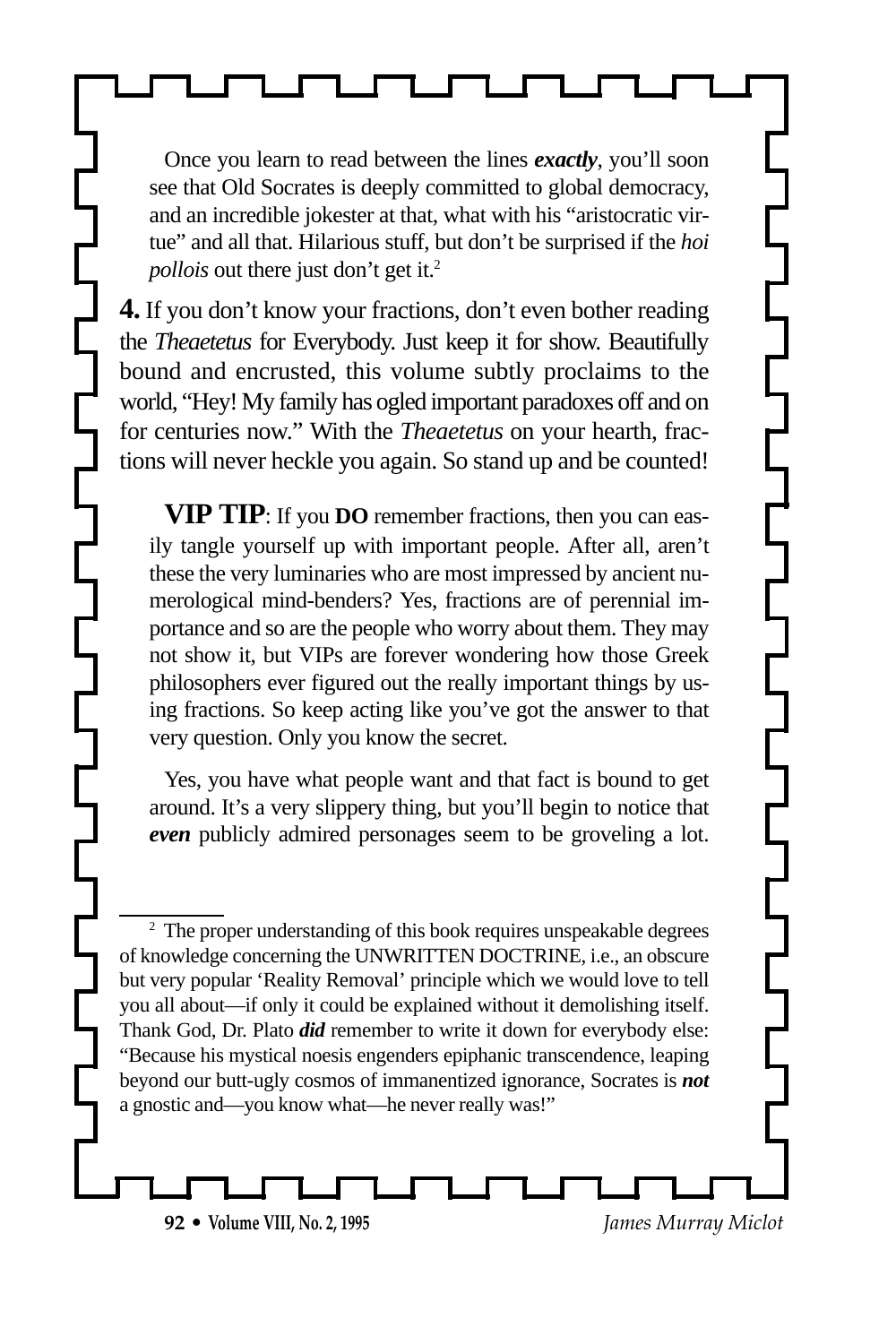That's because they simply don't know the secret of fractions. The VIPs are out there practically begging for your secret (but without ever mentioning it directly). Here's what you do: Maybe you're at a party. Maybe you sidle up to some VIP and drop a suggestive hint about fractions. She slaps you.

You try again. This time a VIP feigns disinterest. But notice, he does say something to keep you talking. Secretly he must be hoping that you'll spill your guts, along with the fractions secret. And when a VIP tries this? That's when you lower the boom: Change the subject entirely! Yes, all of a sudden you shift over to talking about the weather or the meaning of life, or any old nonsense you can come up with right there on the spot. Just like Socrates does in the *Theaetetus*! 3

Once you have your listeners, talkers, and other such interlopers<sup>4</sup> completely off the whole subject, it is very impressive to come right back to it. You insinuate the same fractional notions yet **AGAIN**! You can bet that the important people will pretend to have forgotten all about fractions by now. But you just keep bringing up kernels and tid-bits of *more* fractions; keep enticing those VIPs. Yes, their blandish expressions are telling you something: They are resigned to the fact that you won't reveal the true secret of fractions. And they are mighty impressed by that.

**5.** Get some of the most important old people in the world to go for a noontime stroll. Keep promising that you have something really impressive to tell them, but keep them walking. When they are all worn out and you are God knows where out under

<sup>4</sup> Also, "interlocurators."

<sup>&</sup>lt;sup>3</sup> In the exact middle of this longish quest into the Dewey decimal system we are witness to a dramatic 'digression,' because that whole subject has been largely or entirely digressed.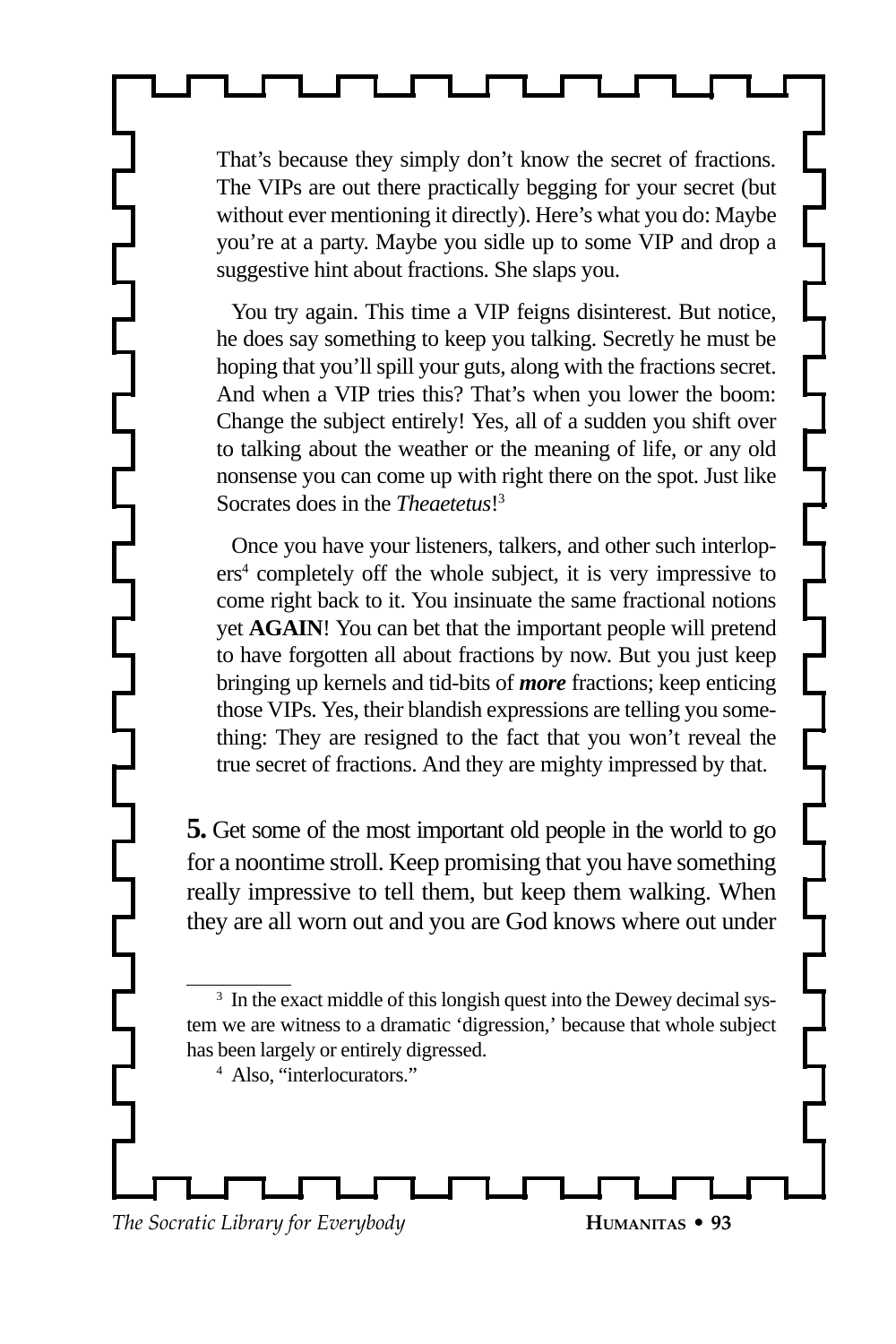the hot sun, tell them the impressive thing: How great it feels to guzzle ice cold piña-coladas on a hot day like this, but guess what—you don't have any! With the *Laws* for Everybody you will have at your fingertips all sorts of allusions to weird old customs and demons, things that are sure to keep important old people walking.

This is your big chance to use the same tricks as real smart people. In fact, the Everybody Library is modeled after Thomas Jefferson's very own collection and marginal comments! So isn't it time to 'dialogue' and 'critique' with the heavy-hitters? Leave your everyday annoyances behind and take on perennial problems instead! How? By subscribing your way into our Everybody book-of-the-month family!

## *EXTRA SPECIAL OFFER*

If you don't have time for reading books that are just plain too hard, take a look at our completely abridged edition, *Everybody's Sketch of the Whole Socratic Library, With Pictures* [Now available on video, or visit our Web site: soc.it.to.me.] They say that a picture's worth a thousand words, just lay back and soak it all in. Another volume of the Everybody Socratic Library will come to you each month. You do absolutely nothing. There's just no beating **DEEEEP** reading! Here's a random excerpt from Socrates' *The Sketch*:

**Soc.** "Listen pal, you're a lot stupider than me because you didn't even know I was stupid until I finally had to go right ahead and tell you so."

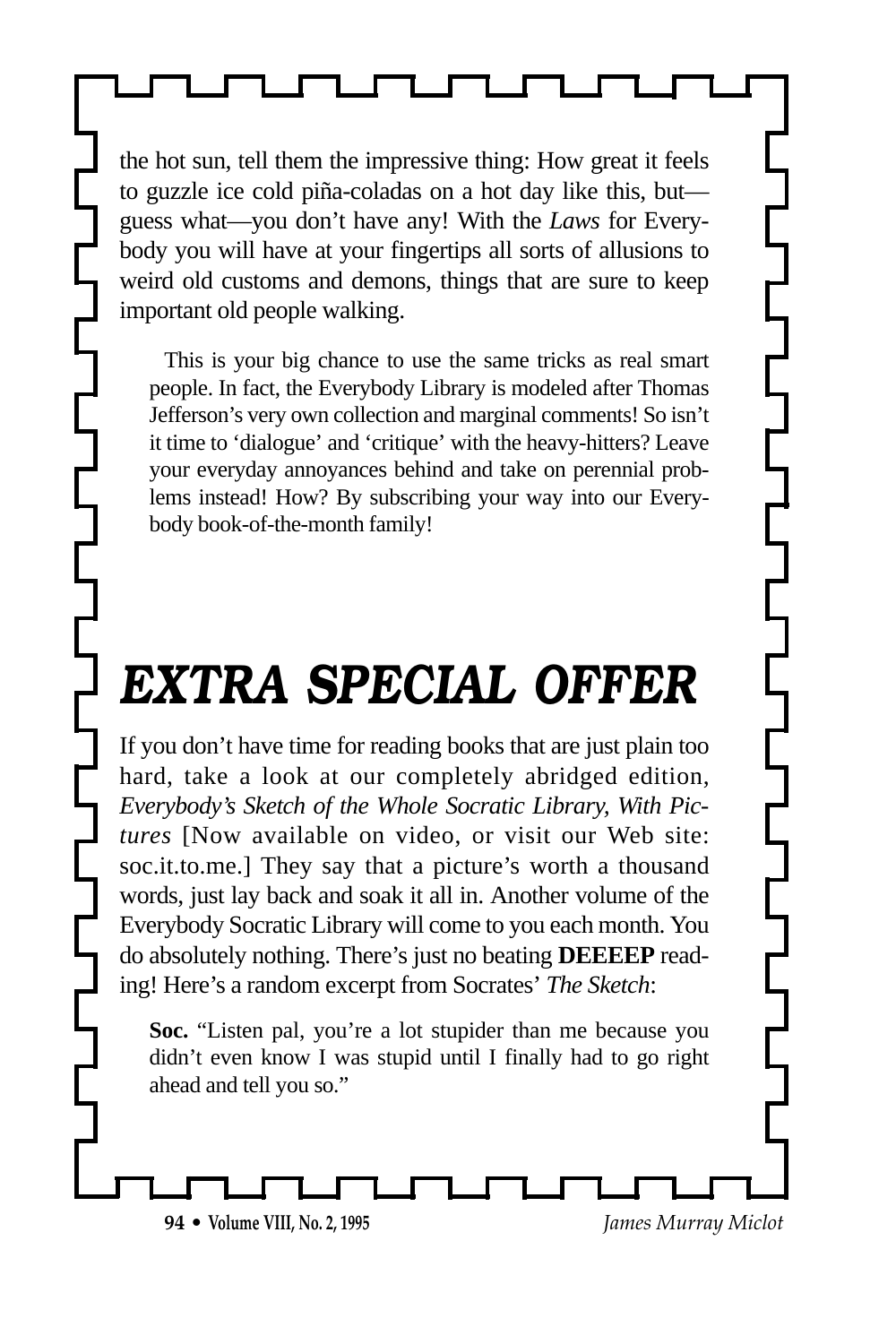**Bob.** "I'm not so sure about that."

**Soc.** "Well, look at it this way. Do you know your fractions?" **Bob.** "Of course."

**Soc.** "Then let's go for a long walk and talk about law school." **Bob.** "But what does that have to do with fractions?"

**Soc.** "Less than nothing, like the weather: Holy Cow, it sure was a hot one out there today! So, what's it all about anyway?"

**Bob.** "Actually, it rained all morning."

**Soc.** "Yes. And they say it rains best when we invoke a celestial demon to release the moisture from its fly-like wings. In the good old days, this was accomplished through communal chanting of simple paeons led by a lyre.<sup>5</sup>

**Bob.** "I don't get it."

**Soc.** "If I almost agree with you, silly, it's because you are exactly fifty-fifths as dull as a neutered gnat." 6

**Bob.** "Now, hold on there buddy."

**Soc.** "As a more moral citizen I should point out that you are definitely getting rude, and in front of so many classy people, *fat-head!* 7

**Bob.** "That does it!"

Soc. "Oh. I suppose now you're going to lose your head alto-

<sup>5</sup> See, *The Manual of Moralisms*, author unknown.

<sup>6</sup> When seen from underwater, when painted by number: as when anybody says anything on cue about "the economy," "the government," or "celebrities"; a moralistic monotone.

<sup>7</sup> Ironical usage. This is the philosopher's own nick-name among his childhoodplaymates, i.e., "pla-to! . . **pla**-to! . . **PLAA**-to!" A term of endearment, friendship, mockery—of the sincere and intensely fun-loving sort.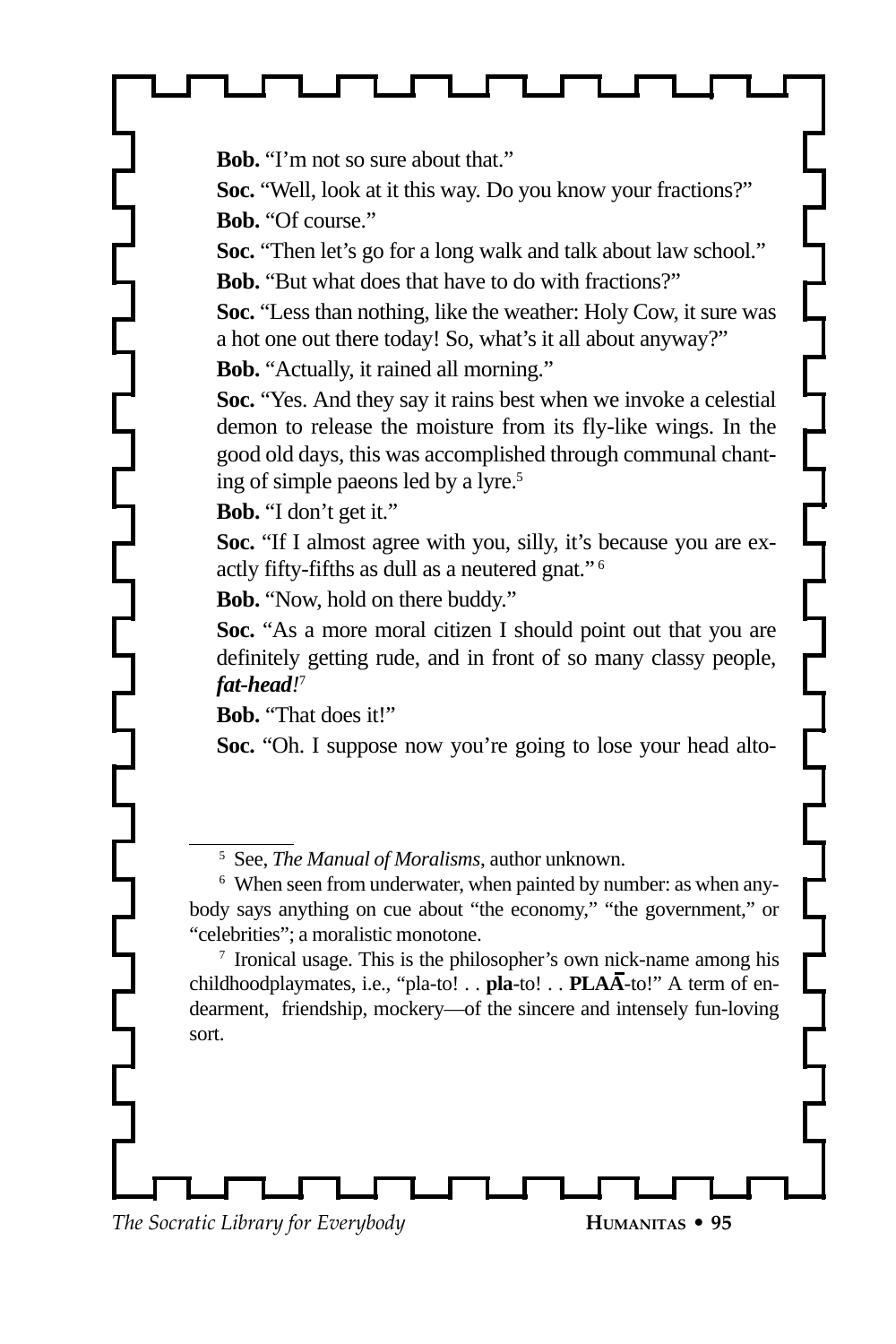gether (as did **Orpheus**<sup>8</sup> , or so they say) and start to beat me up?"

**Bob.** "Maybe."

**Soc.** "Well, if you were to try something like that, guess what? I wouldn't do anything about it! So what can you possibly do about *that? Fool!*"

**Bob.**

[Editor's Note: We figure that part of this manuscript must be missing. "Dammit, Bill, we really gotta stick somethin' in here."]

**Joe.** "Last round fellas."

**Soc.** "Tell me, Bob, when earlier you answered, 'maybe,' did you mean fifty percent 'yes' and fifty percent 'no'?"

**Bob.** "No, I meant Yes."

**Soc.** "As if a leaky jar when filled were less than half. Or do you say something otherwise?"

**Bob.** "I don't know what you're talking about."

**Soc.** "*Precisely!* Nor do I. Yet this much *I* knew *already!*"

<sup>8</sup> A mighty rhapsode and spelunker, archaic. Transposed into the modern vernacular: one who sings overmuch in the shower. The Socratic pun on "Orpheus" resonates with meaning. Transliterated exactly: "You seem to have a hole in your head, a head like a hole, especially when singing." This close reading could be rendered more loosely: "You are particularly difficult, de/constructive, arrogant and ignorant, especially when voicing your esoteric expertise. So could you please shut all that up? Thanks." Scholarly consensus holds that the Orphean reference probably evokes a TOP SECRET 'binary code,' a nursery rhyme that was pretty darn familiar to anybody who could carry a proper tune:

"Follow the rules exactly, don't make waves. The global gods prey upon those who behave. You keep on moving, insecure in your place: A pecking-order feeding on all it degrades And inflates."

**96 • Volume VIII, No. 2, 1995** *James Murray Miclot*